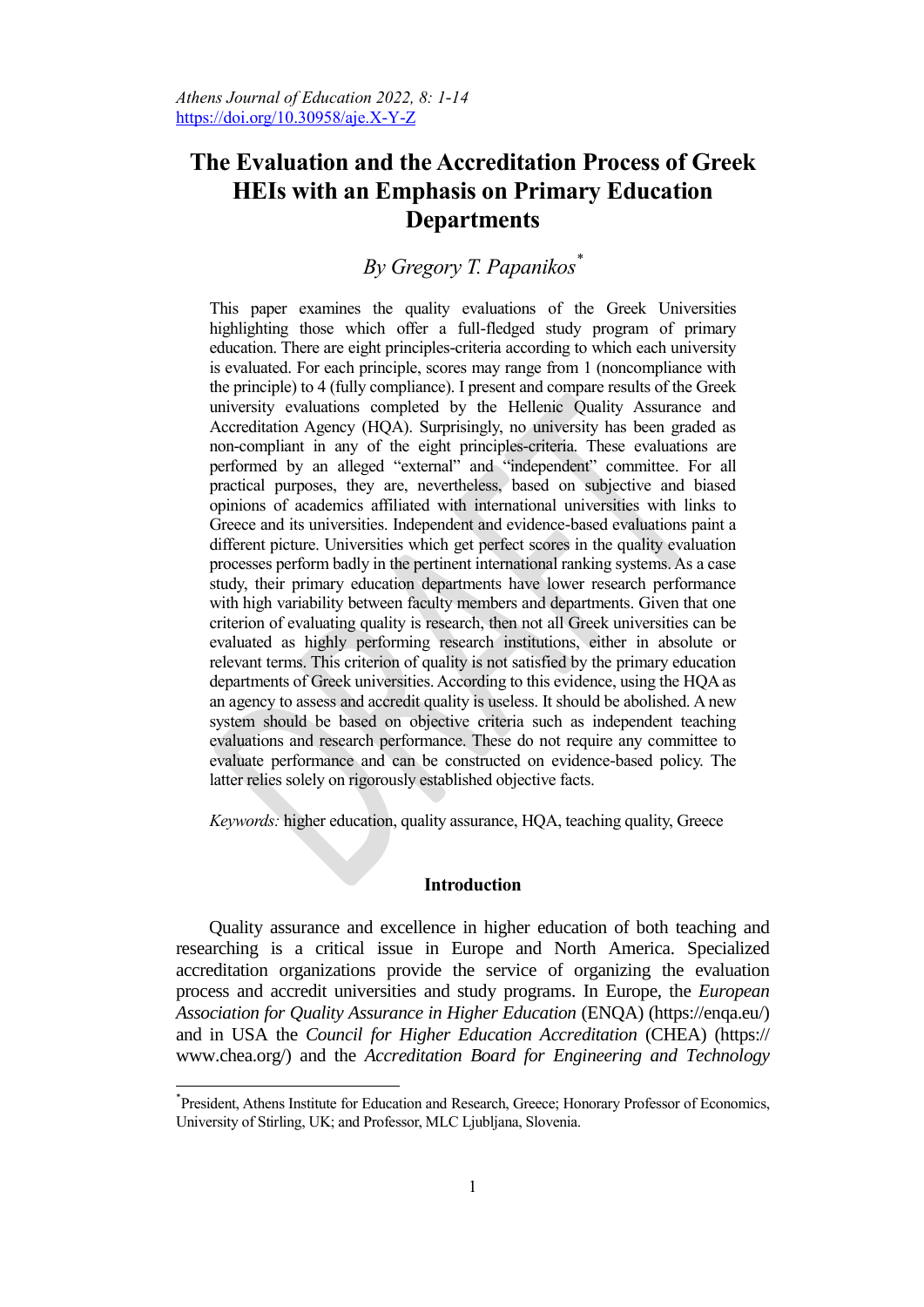(ABET) [\(https://www.abet.org/\)](https://www.abet.org/) are well known examples of organizations which provide evaluations, quality assurances and accreditation of university study programs.

The literature on the subject of quality and excellence in education is huge. The concept of excellence in higher education institutions (HEIs) is discussed in a working paper published by ENQA (2014). New challenges coming from colleges that offer non-accredited courses are discussed by Ransom, Knepler, and Zapata-Gietl (2018); mainly massive open online courses (MOOCs). On the effectiveness of online courses see Bettinger, Loeb, and Taylor (2017) and McPherson and Bacow (2015). Similar to this research is the pilot project by Oberhelman and Dunn (2019). The COVID-19 pandemic has also "forced" HEIs to turn into online options/courses (see Pinchbeck and Heaney [2022], Ismaili and Ibrahimi [2021], Güvercin, Kesici, and Akbaşlı [forthcoming], and Samoylenko, Zharko, and Glotova [2022] for more on distance education). School quality and postsecondary attainment are discussed by Deming, Hastings, Kane, and Staiger (2014). Furthermore, ATINER publishes a quarterly periodical--*The Athens Journal of Education*—which has published a number of papers dealing with quality in education; among many others see Alduais (2019), Altin (2019), Bales (2015), Bosmans, Young, and McLoughlin (2019), Budgen and West (2018), Curtis (2015), Haukland (2020) and Wawrzinek, Ellert, and Germelmann (2017). See also Al Ghawiel (2020) that examines quality in Libyan Universities. Furthermore, OECD has produced a number of reports on education which includes quality. Finally, Papanikos (2022) links education to democracy, which is another criterion of quality, i.e., preparing citizens to serve the politeia. Special reports on Greece include the following studies:

- 1. Education for a Bright Future in Greece (OECD, 2018).
- 2. Education Policy in Greece: A Preliminary Assessment (OECD, 2017).
- 3. Equity and Quality in Education: Supporting Disadvantaged Students and Schools: Greece (OECD, 2012).
- 4. Education Policy Advice for Greece (OECD, 2011).
- 5. Country Background Report: Attracting, Developing and Retaining Effective Teachers: Greece (OECD, 2014).

In Greece the quality assurance of university study programs is provided by the *Hellenic Quality Assurance and Accreditation Agency* (HQA) (https://www. adip.gr/en). This is an independent organization funded by the Greek Government and its operations are under the supervision of the Ministry of Education. It was established in 2006 with a mission to promote high quality in Greek Higher Education Institutes (HEIs). It is affiliated as a full member with the ENQA. HQA is governed by a president and council of 10 HEIs professors and members representing non-academic research institutes, chambers and students. As part of its mission, HQA evaluates all Greek universities and their programs; makes assessments and provides accreditations. In addition, in 2013 an independent *Authority for Quality Assurance in Primary and Secondary Education* (http:// www.adippde.gr/) was established with a mission to evaluate the quality of the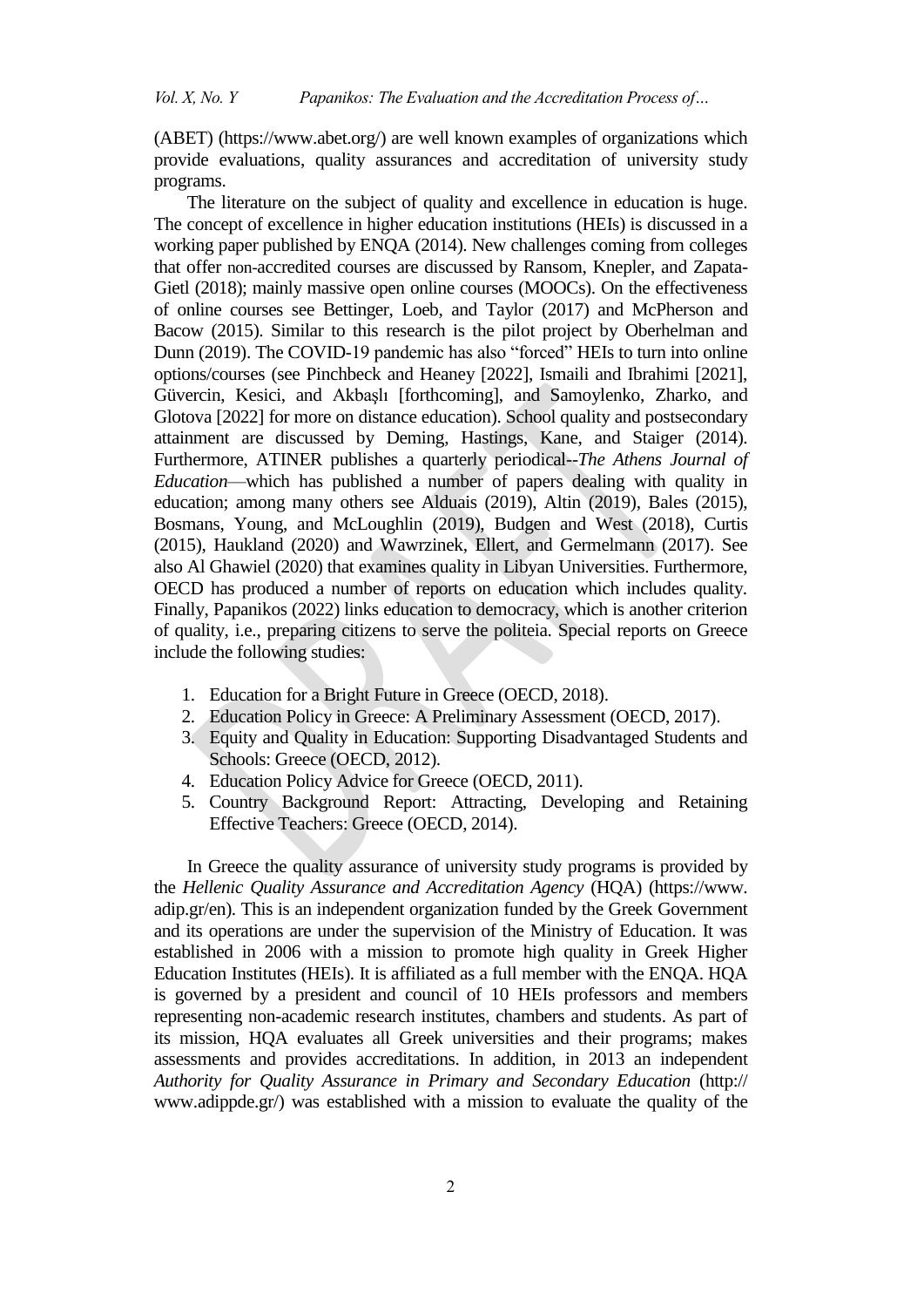$\overline{a}$ 

Greek educational system of primary and secondary levels. It supports the Greek Ministry of Education in designing its policies. In the 2015-2016 school year there were 642,797 elementary students organized in 4,384 schools and 65,229 teachers. It is a herculean task to evaluate all of these schools.

The purpose of this paper is to compare HQA's evaluations of the Greek universities with those that do not offer a primary education study program with those that do offer a program. Furthermore, additional indicators are used to evaluate and compare all Greek universities and the faculty research record who teach in Greek primary education departments. Including this introduction, the paper is organized into six sections. The next section presents overall data of Greek university student population. In this research a distinction is made between active and non-active students which is a thorny issue in the Greek system of HEIs. The third section of the paper discusses the principles (criteria) used to evaluate the education quality of Greek universities. The fourth section of the paper shows the international ranking of the Greek universities and the fifth the research scores of the primary education departments. The last section concludes with a discussion on teacher quality.

# **The Greek University Student Population**

All students take entrance exams to get into a Greek university. All Greek universities are public.<sup>1</sup> Some private for-profit universities do exist offering courses at a college level, but for all practical purposes their programs are of lower quality primarily because they attract students who did not make it into the public university due to failing their entrance exams. Studying at a Greek public university is relatively cost-free. Students pay no fees and get their textbooks for free. Those students who come from poor families get full tuition (meals and housing). Public transportation can be used at a lower cost; often there are student discount prices to attend various cultural events such as cinema, theater, sports events etc. In some cases (e.g., exhibitions), entrance is free for university students. Thus, for students who come from poor families, studying at a Greek university may not be a big financial burden. Nevertheless, many students do work during their study years to complement their income. Most of them work in the informal economy which includes private tutoring. For good students of the primary education departments this is a good source of revenue with great time flexibility because they tutor during off-school hours. However, this is not without any serious repercussions for the quality of the programs offered by the Greek universities.

Table 1 reports university student populations as well as some important ratios. It also shows the year of establishment of the university in column (1). The oldest university is the University of Athens established in 1837; about ten years after the Greek liberation from the Ottoman yoke. The newest university in the list

<sup>&</sup>lt;sup>1</sup>The issue of public vs private (and non-accredited) has been well researched in the literature; see among many others Fethke and Policano (2013) and the review of this work by Ehrenberg (2014).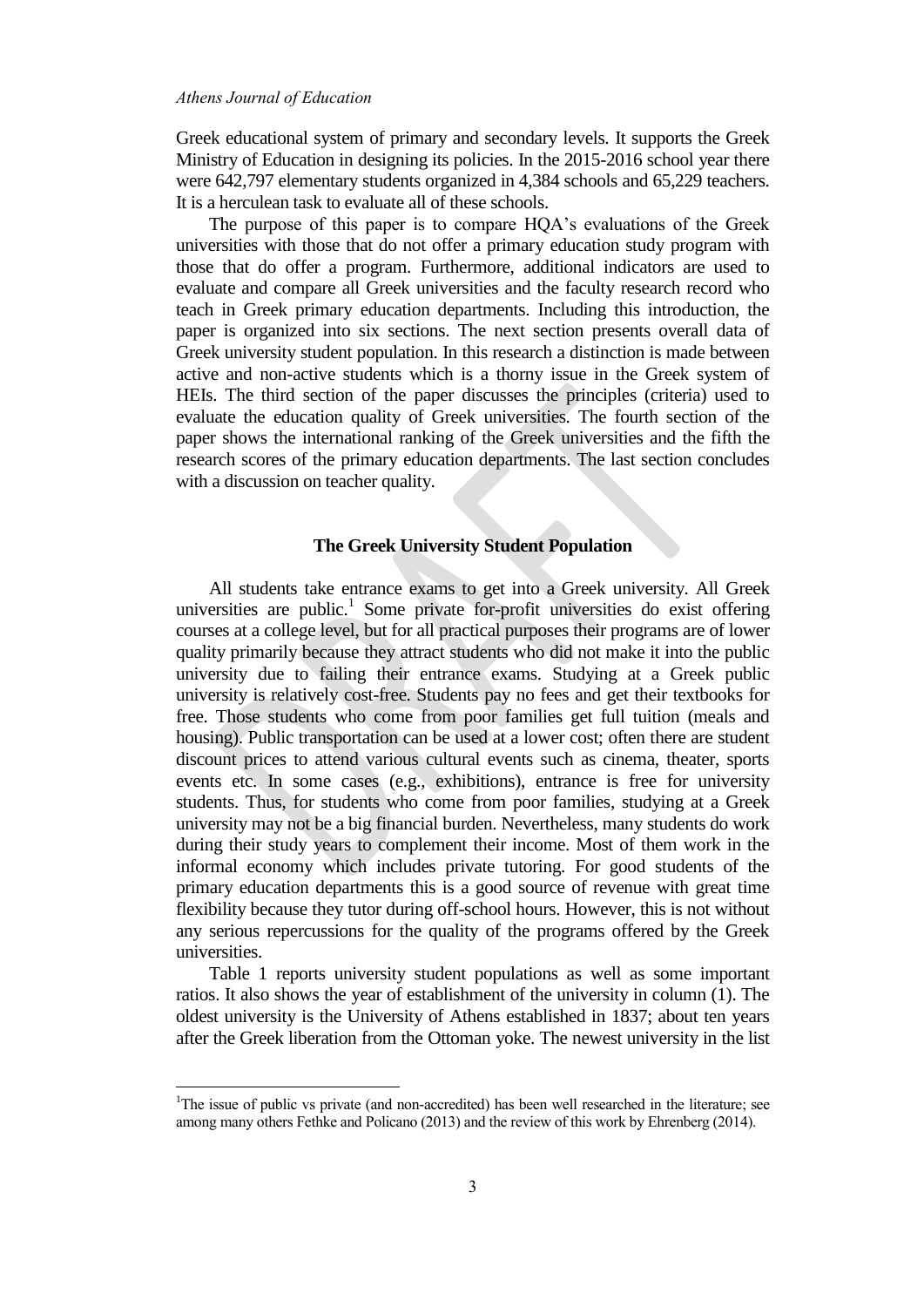is the University of Western Macedonia which was established in 2004. The average age of all Greek universities is 82 years.

Columns (2), (3) and (5) provide data on (a) the total number of active students (b) the total number of registered students and (c) the total number of students who graduated during the academic year 2010-2011 respectively. The distinction between active and registered students is very critical. Active students are those whom are in a year of study which does not exceed the N+2 years of the required N years of their study program. For example, the civil engineering program is five years. Students who do it in less than seven years are active students. All those who exceed seven years (the  $N+2$  rule) are non-active students. The sums of active and non-active students make up the number of registered students. Column (4) and (6) report the percentage of active students to the total population of students and the percentage of students who graduated to the total number of registered students respectively.

|                |                                             | Year<br>(1) | Active<br><b>Students</b><br>(2) | <b>Registered</b><br><b>Students</b><br>(3) | RA<br>(2)/(3)<br>(4) | Grad<br>(5) | RG<br>(5)/(3)<br>$\boldsymbol{\left( 6\right)}$ |
|----------------|---------------------------------------------|-------------|----------------------------------|---------------------------------------------|----------------------|-------------|-------------------------------------------------|
| 1              | Agricultural University of Athens           | 1920        | 3.033                            | 4,731                                       | 64.1%                | 277         | 5.9%                                            |
| $\overline{2}$ | Athens School of Fine Arts                  | 1837        | 919                              | 1,445                                       | 63.6%                | 122         | 8.4%                                            |
| 3              | Athens University of Business and Economics | 1920        | 9,108                            | 17,427                                      | 52.3%                | 1,293       | 7.4%                                            |
| $\overline{4}$ | Democritus University of Thrace             | 1973        | 15,208                           | 20,900                                      | 72.8%                | 2,158       | 10.3%                                           |
| 5              | Harokopio University                        | 1929        | 1,148                            | 1,379                                       | 83.2%                | 145         | 10.5%                                           |
| 6              | Ionian University                           | 1984        | 2,556                            | 3,558                                       | 71.8%                | 301         | 8.5%                                            |
| $\overline{7}$ | National Technological University of Athens | 1836        | 10,897                           | 18,530                                      | 58.8%                | 1,581       | 8.5%                                            |
| 8              | Panteion University                         | 1927        | 12,849                           | 20,129                                      | 63.8%                | 3,152       | 15.7%                                           |
| 9              | <b>Technical University of Crete</b>        | 1977        | 2,620                            | 3,358                                       | 78.0%                | 224         | 6.7%                                            |
| 10             | University of Athens                        | 1837        | 45,129                           | 104,160                                     | 43.3%                | 6,851       | 6.6%                                            |
| 11             | University of Crete                         | 1973        | 10,928                           | 14,480                                      | 75.5%                | 1,370       | 9.5%                                            |
| 12             | University of Ioannina                      | 1964        | 11,783                           | 16,245                                      | 72.5%                | 1,638       | 10.1%                                           |
| 13             | University of Peloponnese                   | 2002        | 3,247                            | 3,521                                       | 92.2%                | 288         | 8.2%                                            |
| 14             | University of Piraeus                       | 1938        | 9,628                            | 19,760                                      | 48.7%                | 1,463       | 7.4%                                            |
| 15             | University of Thessaloniki                  | 1925        | 6,851                            | 67,236                                      | 10.2%                | 7,617       | 11.3%                                           |
| 16             | University of Thessaly                      | 1984        | 7,510                            | 9,183                                       | 81.8%                | 1,362       | 14.8%                                           |
| 17             | University of Western Macedonia             | 2004        | 2,801                            | 3,122                                       | 89.7%                | 296         | 9.5%                                            |
|                | Total                                       |             | 156,215                          | 329,164                                     | 47.5%                | 30,138      | 9.2%                                            |
|                | Average                                     | 82          | 9,189                            | 19,363                                      | 66.02%               | 1,773       | 9.37%                                           |
|                | Maximum                                     |             | 45,129                           | 104,160                                     | 92.20%               | 7,617       | 15.70%                                          |
|                | Minimum                                     |             | 919                              | 1,379                                       | 10.20%               | 122         | 5.90%                                           |

*Table 1.* Number of Students in Greek Universities, 2010-2011

Notes: Active students are defined as the number of students who have not exceeded the (N+2) years of study. N: is the total number of years required to graduate. Registered students include all active students plus the students who have exceeded the (N+2) years of study.

*Source:* Various publications and individual universities.

 $\overline{a}$ 

The total university student population was 329,164 students. Less than half of them (47.5% or 156,215 students) were active. This is the result of the two largest universities of Greece with the highest number of non-active students. One explanation might be the cost-free studying at the university. Some students have no incentive to either finish their study program as early as possible or even withdraw from the program.<sup>2</sup> This imposes an important burden on universities'

<sup>&</sup>lt;sup>2</sup>There are many reasons why this may occur. Firstly, students are working full time and they hope to return one day to finish their studies. Many of them never do. Secondly, students keep their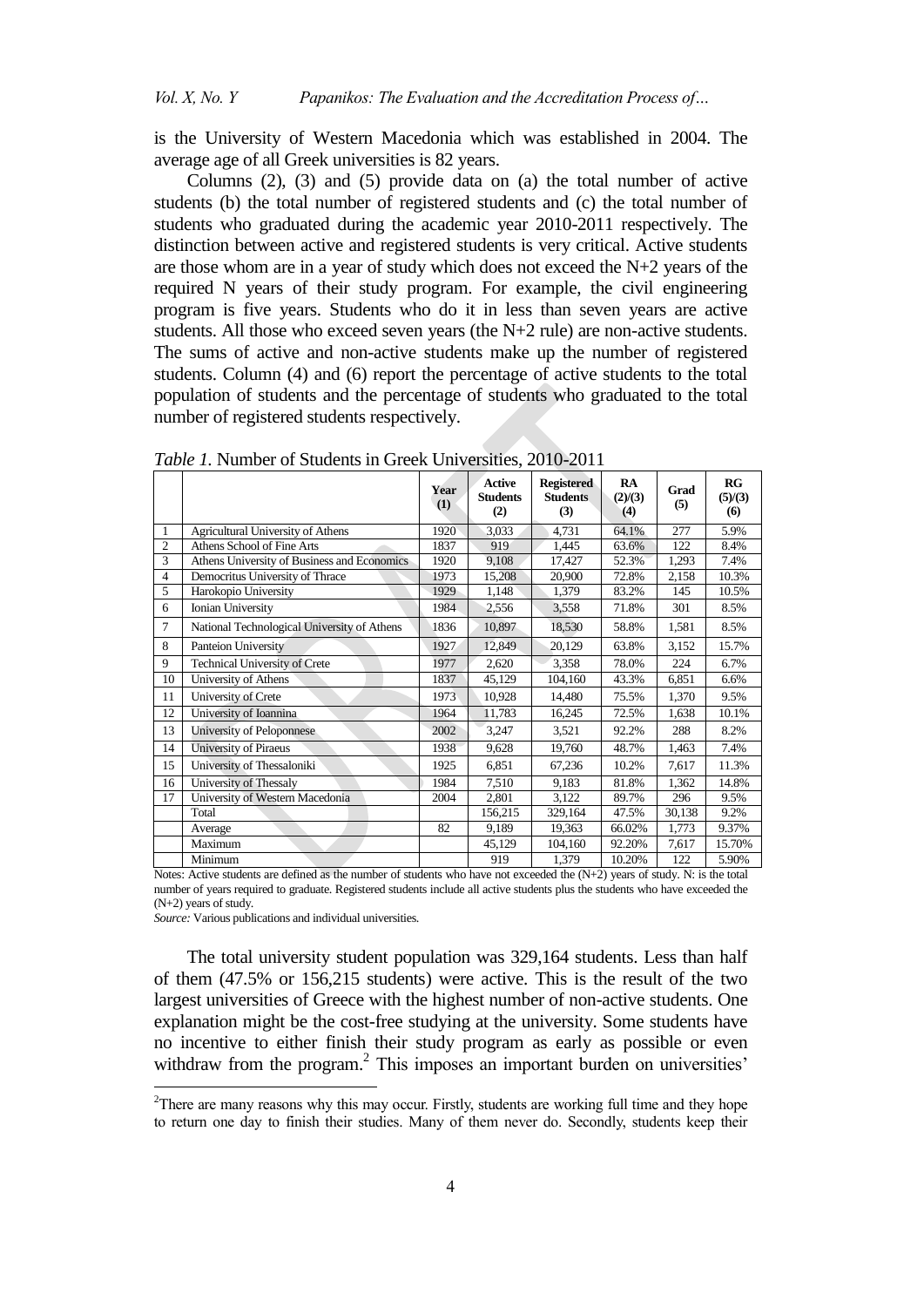resources and therefore the quality of the programs offered. Students are able to retain their student status because they do not pay any registration fee. One solution would have been students to pay a fee if not finishing within the normal period of time (N+2 years). Older universities tend to have lower percentages of active-to-registered students because they have "accumulated" non-active students who do not drop out of the programs no matter how many years have lapsed from the first-year registration. In the University of Athens --the oldest Greek university—this ratio is 43.3%. The average Greek university has 9,189 active students with a maximum of 45,129 (University of Athens) and a minimum of 919 students (Athens School of Fine Arts). The average annual graduation rate is 1,773 students and the total is 30,138 students.

## **The Accreditation Criteria and the Scorecard of Greek Universities**

The Greek public universities are evaluated for quality provision of educational services by the HQA. According to their standards, there are eight principles which are referred in Table 2.

A brief presentation of each principle follows based on HQA's (2016) report and various guidelines.

### **Institution Policy for Quality Assurance**

#### **Implementation Through.**

- Compliance with the laws and regulations that govern the Institution.
- Review, redesign and redefinition of quality assurance objectives whether they are fully in line with the institutional strategy.

### **This Policy Mainly Supports.**

1

- The organization of the internal quality assurance system.
- The Institution's leadership, departments and other organizational units, individual staff members and students to take on their responsibilities in quality assurance.
- The integrity of academic principles and ethics, guarding against discriminations, and encouragement of external stakeholders to be involved in quality assurance.
- The continuous improvement of learning and teaching, research and innovation.
- The quality assurance of the programs and their alignment with the relevant HQA Standards.
- The effective organization of services and the development and maintenance of infrastructure.

student status to put off their obligation to serve in the military. Thirdly, few retain their student status because they are involved in student politics and aspire to a political career. No evidence could be found, but, I believe, the first reason should be the dominant explanation.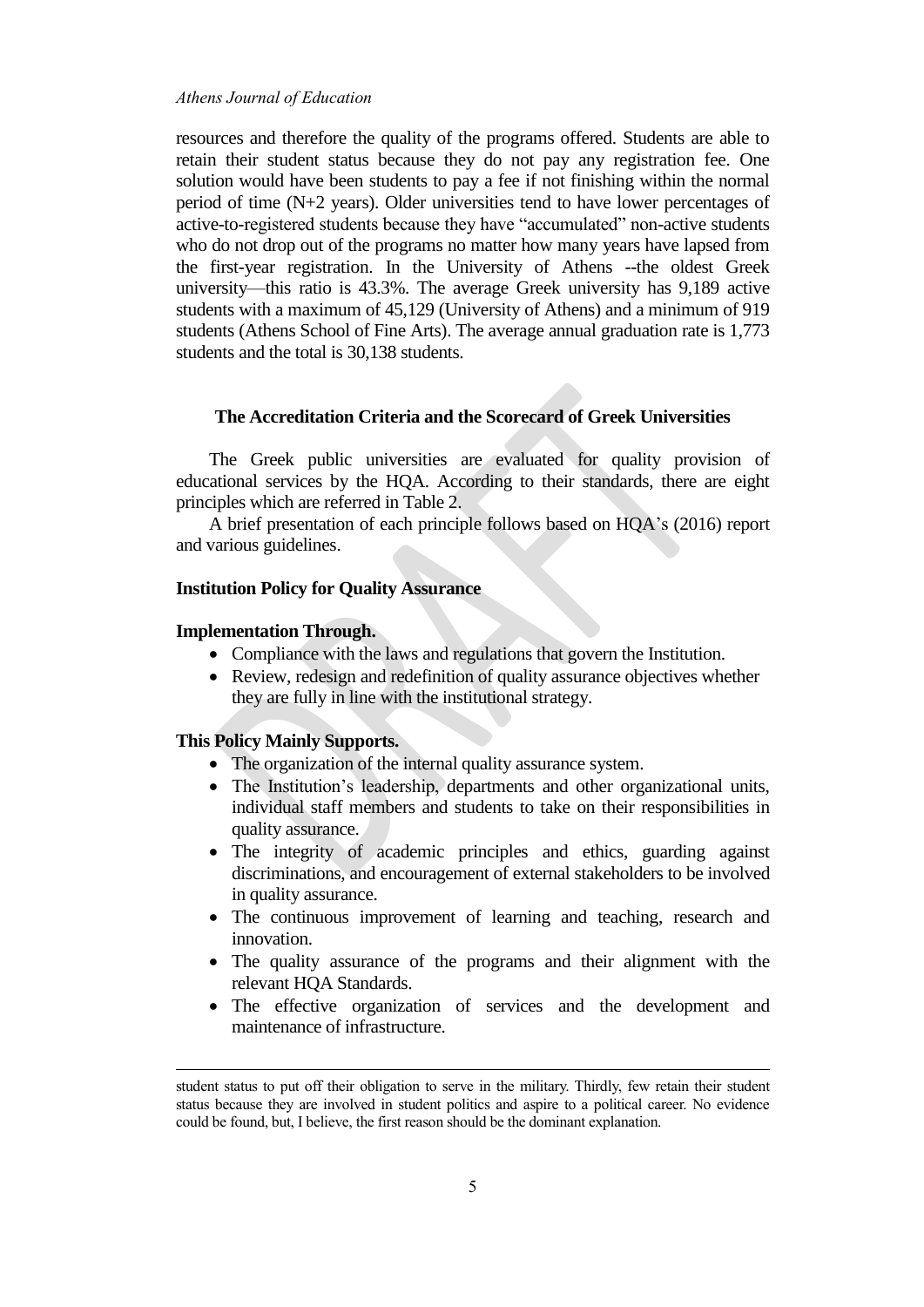- The allocation and effective management of the necessary resources for the operation of the Institution.
- The development and rational allocation of human resources.

| <b>Description</b>                                                                    |
|---------------------------------------------------------------------------------------|
| <b>Institution Policy for Quality Assurance</b>                                       |
| Provision & Management of the Necessary Resources                                     |
| <b>Establishing Goals for Quality Assurance</b>                                       |
| Structure, Organization and Operation of the Internal Quality Assurance System (IQAS) |
| Self-Assessment                                                                       |
| Collection of Quality Data: Measuring, Analysis and Improvement                       |
| <b>Public Information</b>                                                             |
| External Evaluation and Accreditation of the Internal Quality Assurance System (IQAS) |
| $\mathbf{r} \cdot \mathbf{r}$ $\mathbf{r} \cdot \mathbf{r}$                           |

*Source:* HQA (2016).

## **Provision & Management of the Necessary Resources**

- Funding
- Infrastructure
- Working environment
- Human resources

# **Establishing Goals for Quality Assurance**

## **Some Examples.**

- Average annual graduation rate of the Institution's Undergraduate Programs.
- Learning environment through the introduction of digital applications.
- Ratio of scientific publications of faculty and graduate students.
- External research funding.

# **Structure, Organization and Operation of the Internal Quality Assurance System (IQAS)**

• The system of evaluation includes the assessment of effectiveness (results oriented) and efficiency (cost oriented).

# **Self-Assessment**

The data considered in the context of the self-assessment of a program may, for example, include:

- Students' performance.
- Feedback from students/teaching staff.
- Assessment of learning outcomes.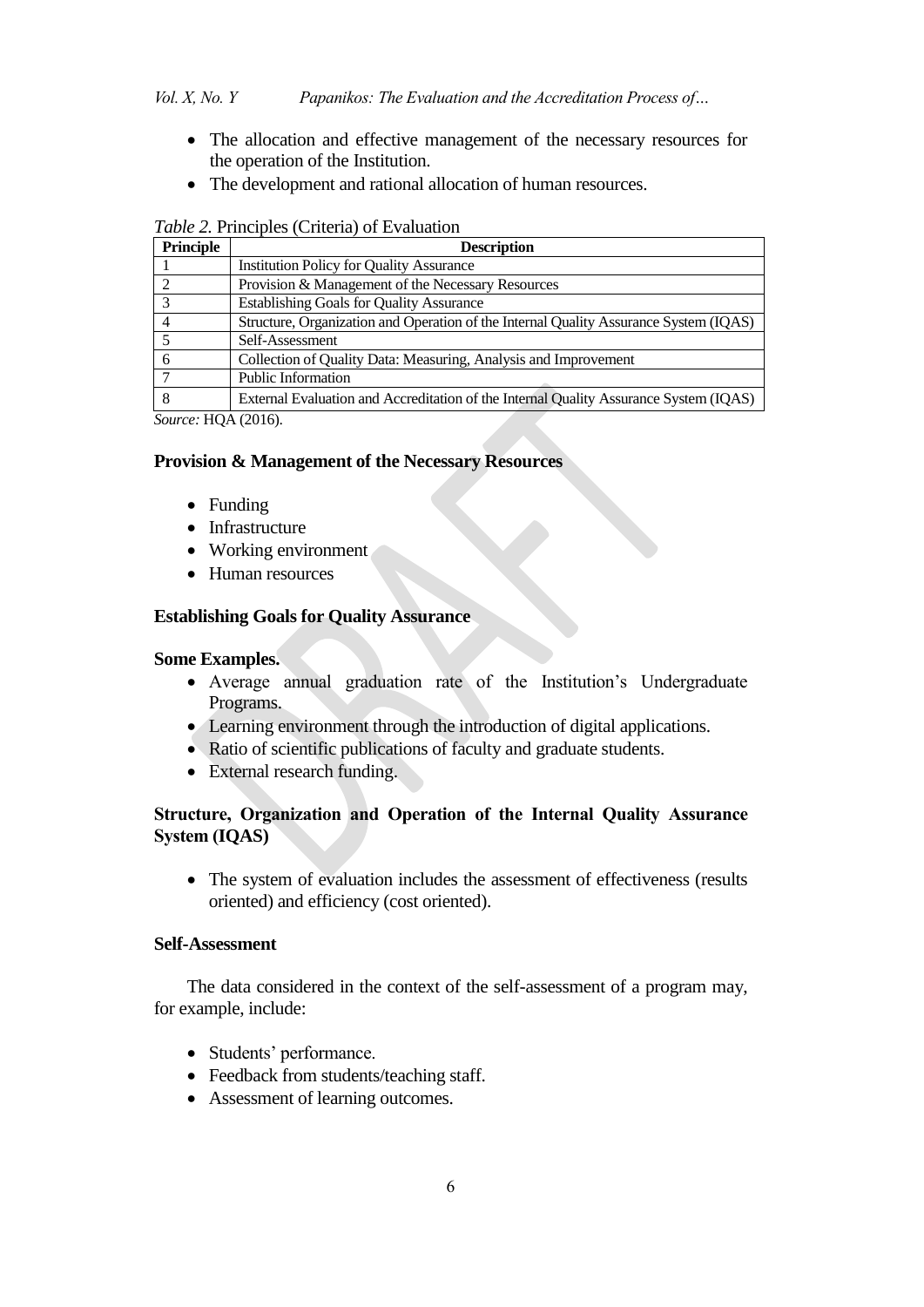- Graduation rates.
- Feedback from the evaluation of the facilities/learning environment.
- Report of any remedial or precautionary actions undertaken.
- Suggestions for improvement.

### **Collection of Quality Data: Measuring, Analysis and Improvement**

The Quality Assurance Unit (QAU) of the University should establish and operate an information system to manage the data required for the implementation of the Internal Quality Assurance System.

### **Public Information**

The QAU publishes data on:

- IQAS structure, organization and operation.
- Pertinent to the institutional quality policy and objectives.
- Relevant to the Institution's internal and external evaluation. In the context of the self-assessment process.
- Adequate information regarding the teaching activities.
- Program's profile.
- The overall institutional activity is publicly available.

For all the QAU makes recommendations for improvement.

# **External Evaluation and Accreditation of the Internal Quality Assurance System (IQAS)**

External quality assurance (aiming at accreditation) may act as a mean of verification of the effectiveness of the Institution's internal quality assurance. As a catalyst for improvement, universities engage in periodic external quality assurance which is conducted by taking into consideration the legal structure of Greek public universities. Quality assurance, in this case accreditation, is an ongoing process that does not end with the external feedback or report or its followup process within a university. Universities warrant that the progress made since the last external quality assurance activity is taken into consideration when preparing for the next one.

For each principle, a score is marked when the university is fully compliant with a given principle (criterion), substantially compliant, partially compliant and non-compliant. We give the score of 1-4 in the order of importance as shown in Table 3 in order to quantify our results in a compact and comparative form.

The evaluation committee provides a grade for each of the eight principles and for each university. Table 4 reports the score for each principle. The universities marked with an asterisk have a fully-fledged and independent department of primary education.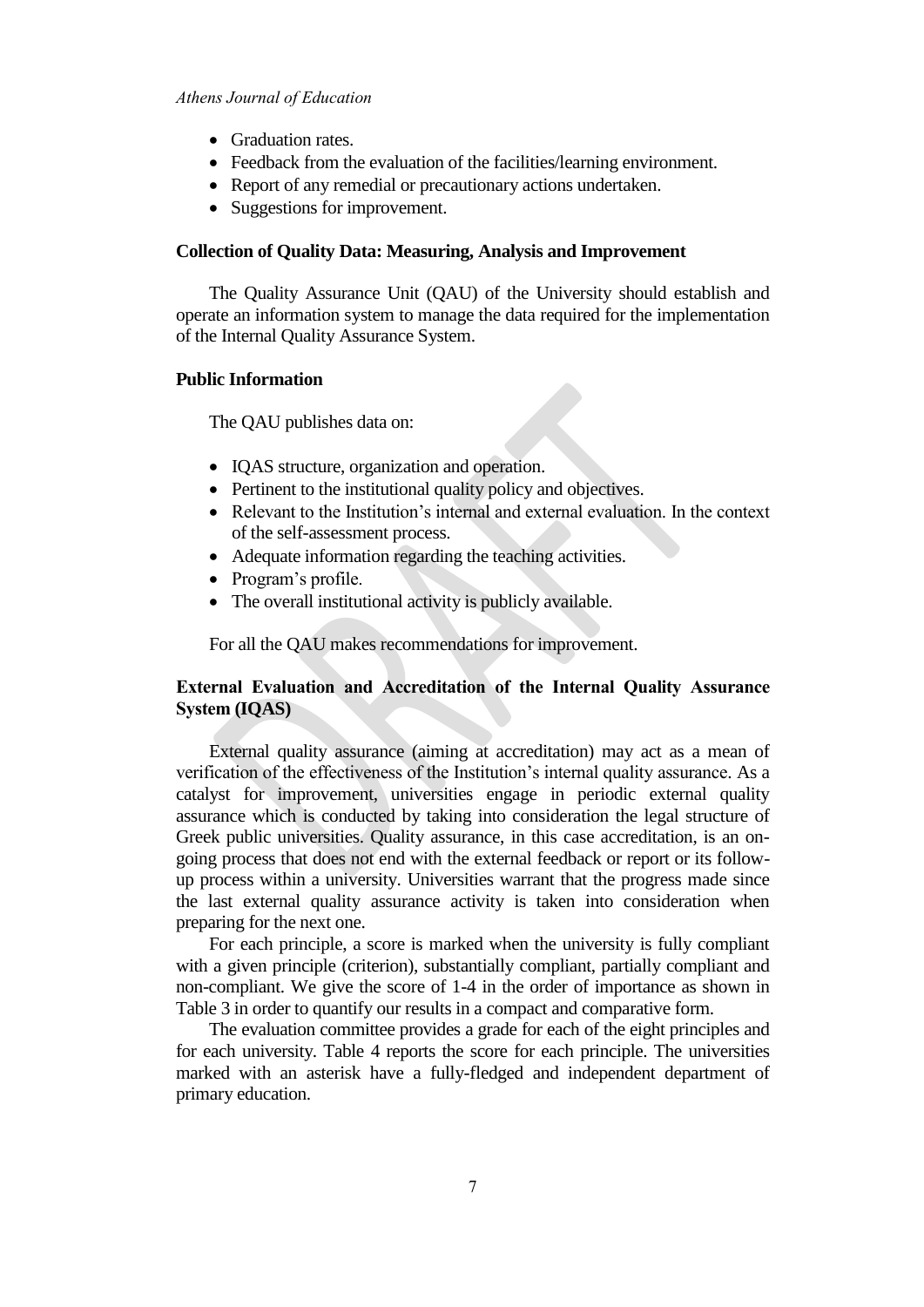## *Vol. X, No. Y Papanikos: The Evaluation and the Accreditation Process of…*

The maximum score is 32 points (100%). Two universities were evaluated as "top" with 32 points or 100% (University of Patra and University of Thrace). They received perfect marks in all eight criteria. Both of them have a primary education department. The School of Pedagogical and Technological Education, which is not a university, got the lowest total mark of 21 points (65%). The stunning finding is that there is not a single university which got a non-compliant in any of the eight criteria. As I explain in my introduction, this is the result of cronyism and politics which very much affect the operation of Greek HEIs.

*Table 3.* Principles of Evaluating Universities

| <b>Evaluation of Each Principle</b> | <b>Score</b> |
|-------------------------------------|--------------|
| Fully compliant                     |              |
| Substantially compliant             |              |
| Partially compliant                 |              |
| Non-compliant                       |              |

**Table 4.** *Greek University Scores in Terms of the Eight Principles*

| Principle                                            | 1              | $\overline{2}$ | 3              | 4              | 5                        | 6              | 7              | 8              | <b>Total</b> |
|------------------------------------------------------|----------------|----------------|----------------|----------------|--------------------------|----------------|----------------|----------------|--------------|
| <b>University</b>                                    |                |                |                |                |                          |                |                |                |              |
| Athens*                                              | 3              | 4              | 4              | 3              | $\overline{4}$           | $\overline{4}$ | 4              | 4              | 30           |
| Thessaloniki*                                        | 4              | 4              | 3              | $\overline{4}$ | 4                        | 3              | 4              | 3              | 29           |
| Aegean*                                              | $\overline{4}$ | 4              | $\overline{4}$ | $\overline{4}$ | 3                        | 3              | $\overline{4}$ | 3              | 29           |
| Patra*                                               | 4              | 4              | $\overline{4}$ | $\overline{4}$ | $\overline{4}$           | $\overline{4}$ | 4              | 4              | 32           |
| Ioannina*                                            | $\overline{4}$ | 3              | 3              | $\overline{4}$ | 3                        | 3              | 2              | $\overline{2}$ | 24           |
| $Crete^*$                                            | 4              | 4              | 4              | 4              | 4                        | 3              | 4              | 4              | 31           |
| Thrace*                                              | 4              | 4              | 4              | 4              | 4                        | 4              | 4              | 4              | 32           |
| Athens School of Fine Arts                           | 4              | 3              | 4              | 3              | $\overline{\mathcal{E}}$ | $\overline{c}$ | $\overline{c}$ | 4              | 25           |
| School of Pedagogical<br>and Technological Education | $\overline{c}$ | 3              | 3              | $\overline{2}$ | 3                        | 2              | 3              | 3              | 21           |
| <b>Athens Economics and Business</b>                 | $\overline{4}$ | 4              | 4              | 4              | 4                        | 4              | 3              | 4              | 31           |
| Macedonia                                            | 3              | 3              | 4              | 4              | 3                        | 3              | 4              | 4              | 28           |
| Peloponnese                                          | 3              | 3              | $\overline{c}$ | 4              | $\overline{4}$           | 3              | 3              | 4              | 26           |
| <b>TEI</b> of Crete                                  | 3              | 4              | 3              | 3              | 3                        | 3              | 4              | 4              | 27           |
| Harokopio Athens                                     | $\overline{4}$ | 4              | 4              | 4              | $\overline{4}$           | 4              | 3              | 4              | 31           |
| Piraeus                                              | $\overline{4}$ | 3              | 4              | 4              | 3                        | 3              | 3              | 4              | 28           |
| Average                                              | 3.60           | 3.60           | 3.60           | 3.67           | 3.53                     | 3.20           | 3.40           | 3.67           | 26.5         |
| Maximum                                              | $\overline{4}$ | 4              | 4              | $\overline{4}$ | $\overline{4}$           | 4              | 4              | $\overline{4}$ | 32           |
| Minimum                                              | 2              | 3              | $\overline{c}$ | $\overline{c}$ | 3                        | $\overline{2}$ | 2              | $\overline{c}$ | 21           |

\*Universities with a Primary Education Department.

The average score in all criteria was above 3; seven criteria were marked on average above 3.5 and one 3.2. These "excellent" marks must be the result of the fact that the committee members are university professors themselves. Most of them are expatriate Greeks with professional and academic relations with domestic Greek universities. This inflated performance undermines the whole process of quality assurance and makes it literally useless. A need arises for a new approach to evaluate the Greek universities.

In the following two sections of this paper, I use two different criteria of evaluating the Greek universities: (a) the international ranking of the universities and (b) the research performance of their faculty using the primary education departments as a case study.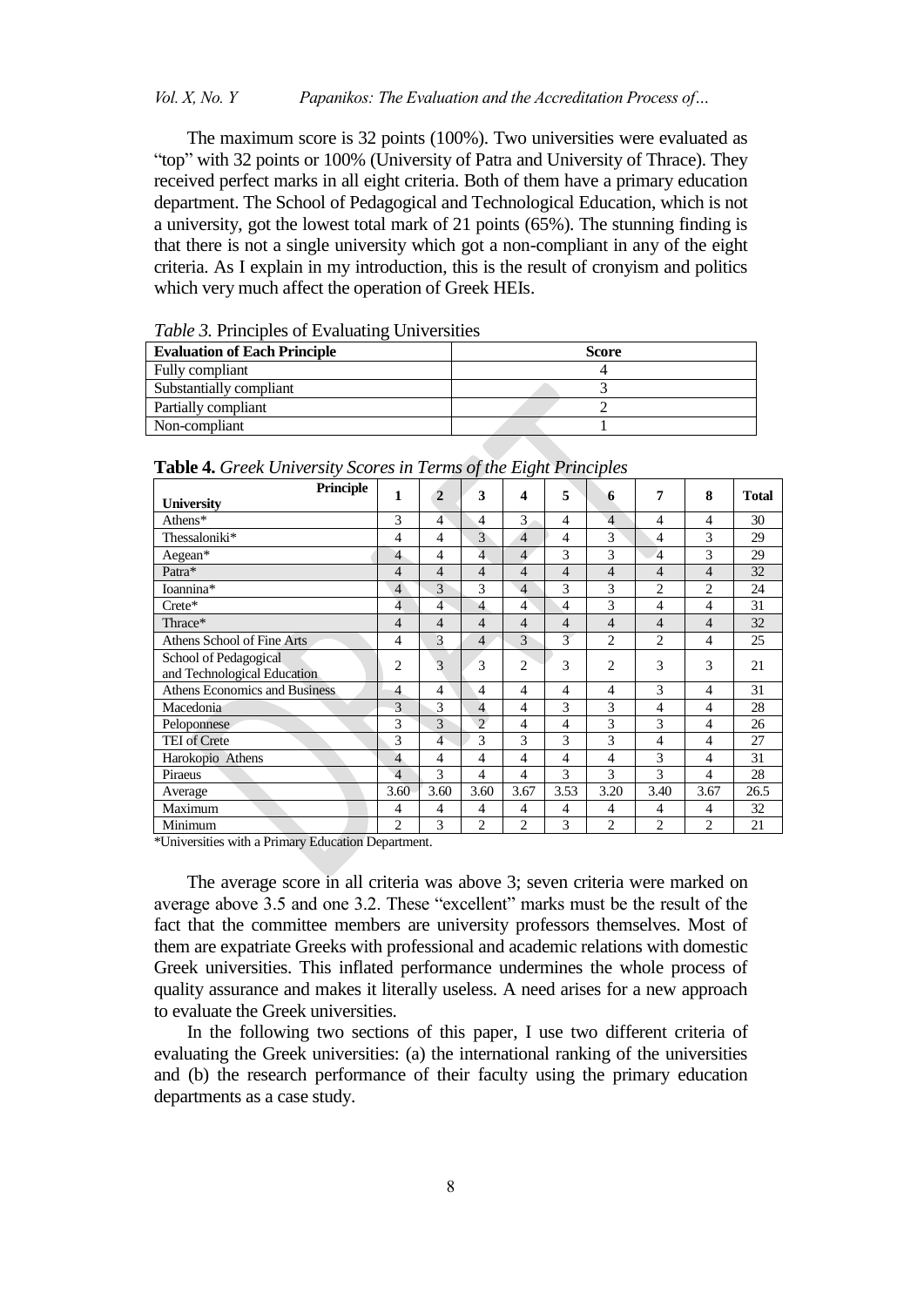#### **International Rankings of Greek Universities**

Table 5 uses an international comparison of universities made available by a well-known–famous or infamous–private company which reports data based on various criteria. Even though I report their scores, I disagree with their approach. Each university should be evaluated according to its mission. This is not the same across all HEIs.

I will demonstrate this with an example. As ATINER's President, I organized a roundtable discussion on university quality.<sup>3</sup> Six academics from different countries and HEIs with different missions were presenting and discussing their case. One professor from a well-known old Scottish university was emphasizing the importance of a university's research outputs and their university's score on research which was ranked as one of the top in the world (top 1% in the list). It seemed to me that everybody agreed that this should be the strategic scope of a university, i.e., doing good research.

|                                                             | Rank <sup>4</sup> | G              | S      | S/S           | I     | F/M   |
|-------------------------------------------------------------|-------------------|----------------|--------|---------------|-------|-------|
| $Crete^*$                                                   | 351-400           | 1              | 14,890 | 27.8          | 4%    | 61:39 |
| Athens*                                                     | 501-600           | $\overline{2}$ | 54,364 | 27.5          | 11%   | 62:38 |
| Aegean*                                                     | 601-800           | 3              | 12,352 | 38.7          | $1\%$ | 57:43 |
| Thessaloniki*                                               | 601-800           | 4              | 46,597 | 26.3          | 5%    | 58:42 |
| Athens University of Economics<br>and Business              | 601-800           | 5              | 9,839  | 46.9          | 4%    | 47:53 |
| Ioannina*                                                   | 601-800           | 6              | 22,492 | 44.3          | 3%    | 56:44 |
| Patra*                                                      | 801-1000          | 7              | 26,098 | 29.9          | 4%    | 49:51 |
| Thrace*                                                     | $1001+$           | 8              | 29,386 | 46.9          | 3%    | 54:46 |
| Thessaly*                                                   | NL                | NL             | NL     | NL            | NL    | NL    |
| Athens School of Fine Arts                                  | NL                | NL             | NL     | NL            | NL    | NL    |
| School of Pedagogical and<br><b>Technological Education</b> | NL                | NL             | NL     | NL            | NL    | NL    |
| Macedonia                                                   | NL                | NL             | NL     | NL            | NL    | NL    |
| Peloponnese                                                 | NL                | NL             | NL     | $\mathbf{NL}$ | NL    | NL    |
| <b>TEI</b> of Crete                                         | NL                | NL             | NL     | NL            | NL    | NL    |
| Harokopio Athens                                            | NL                | NL             | NL     | $\mathbf{NL}$ | NL    | NL    |
| Piraeus                                                     | NL                | NL             | NL     | NL            | NL    | NL    |

*Table 5.* University Rankings, 2019

G: Ranking number among Greek Universities; NL: Not listed in the rank (below the 10% top universities); S: Number of Students; S/S: Number of Students per Staff; I: International Students; F/M: Female/Male ratio of students.

Then the question is posed: if good research is produced by the top 10% of the over 14,000 universities which exist in the world, what do the other universities do? The last speaker was the president of a small German university which had in its mission to link teaching at the university with available jobs in the private market and industry. They taught their students those subjects in which the society and the economy were lacking. Their mission was enshrined in their constitution: find good jobs for their graduates. According to this criterion, or rather principle,

 $\overline{a}$ 

<sup>3</sup> See https://www.atiner.gr/events/2July2018ECO.pdf.

<sup>4</sup> See [https://www.timeshighereducation.com/.](https://www.timeshighereducation.com/)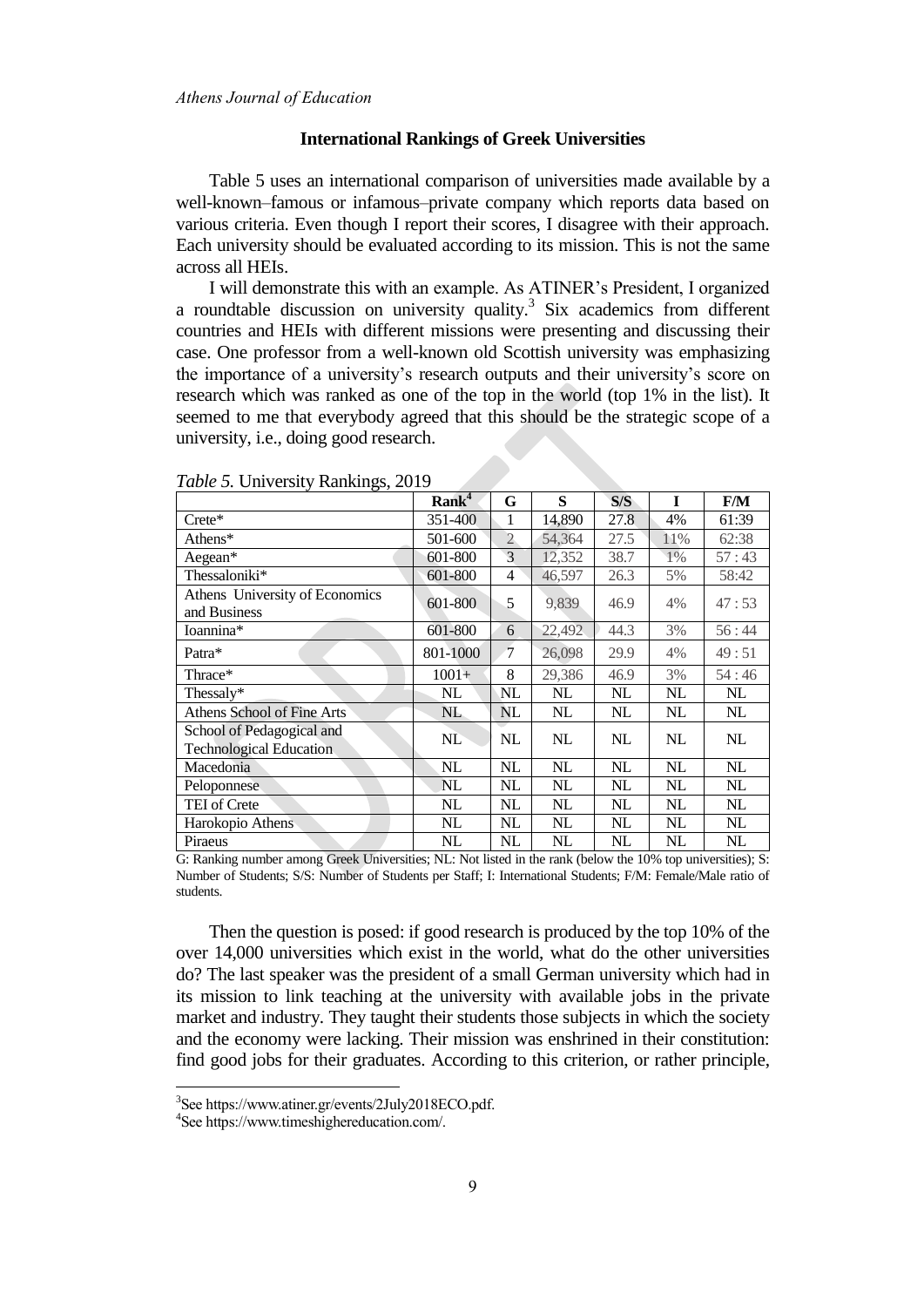this small university was number one in the world because 100% of its graduates found jobs before their graduation date. I do not think any of the 14,000 universities in the world can surpass this achievement. According to the ranking methodology of the well-known private company of assessing the quality of the universities, this institution is one of the worst universities in the world.

With this note in mind, Table 5 presents the ranking of the Greek universities in this list. The top Greek university ranks in the top 400 universities in the world (University of Crete) with 14,890 students, with a relatively low students/staff ratio (27.8 students per staff), relatively high international student rate (4%) and a very high ratio of female-to-male students (61%). Only seven Greek universities make it to the 10% list of the top universities and all of them have a department of primary education with the exception of the Athens University of Business and Economics which is a specialized university and does not offer study programs other than business and economics. Only one university out of the eight which do not make it to the top of the list has a primary education department.

It seems that the universities with primary education departments are doing very well. The next section looks at these departments' record in research performance.

# **The Research Scorecard of the Greek Primary Education University Departments**

With the exception of the University of Thessaly, HQA has organized and produced an external evaluation of all other Primary Education Departments (HQA, 2015; 2016; 2018a-b; 2019a-c). These reports are available and freely accessible on the website of HAQ (see the list in the reference sector at the end of this paper). There is also an accreditation process which will follow the external evaluations. The purpose of the external evaluations is to provide recommendations which would help the department to improve. These recommendations are given at the end of each report.

I found all of them vague and therefore useless. Since this section evaluates the research profile of the primary education department in Athens, one of the recommendations of the University of Athens' Department of Primary Education is to, "Reconsider the profile of the primary education teacher to meet the changing societal needs in the  $21<sup>st</sup>$  century multicultural classroom". This is instead of saying that the research profile is not acceptable, and before they get accreditation, they must increase their research stats to national average or the average of the top three departments. This is a recommendation that does stand the test of compliance or not. Quality assurance and evaluation requires "hard evidence" and this is provided by the various international indices of research production and recognition

One such index to measure research performance is the *h-index* which is calculated as the number of publications which have at least h citations. For example, a score of 20 means that 20 publications had at least 20 citations each. This is to avoid a relatively well-cited paper which will bias the research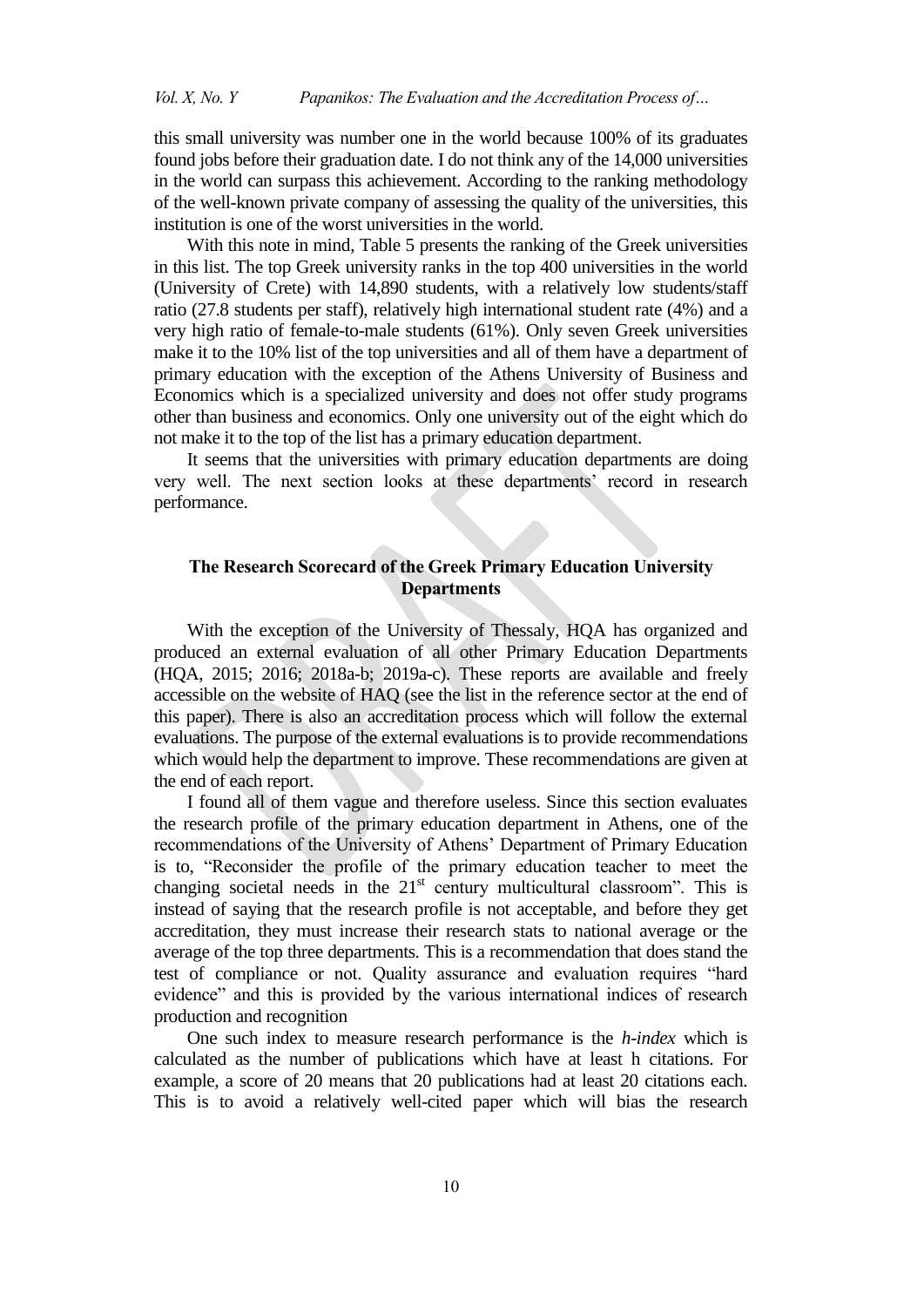performance of a researcher. This index is not without its shortcomings, but this is used quite frequently to evaluate academic research at (a) the individual researcher level (b) the departmental level and (c) the university level.

Table 6 reports my calculations of the total and the average h-index for the faculty members of the nine Greek universities which have a primary education department. This has been estimated by adding up the h-scores of all individual full-time faculty members of each department.

The results are rather surprising. First, the Department of the University of Patra has the highest score in terms of the *h-index* which is two-and-a-half times higher than the average *h-index* of all Greek departments of primary education. Not shown in the table, four professors from the University of Patra have an excellent (top) research index of more than 20 in the *h-index*. Second, the University of Crete, which ranked top in the previous list, its Primary Education department ranks at the bottom of the list of Table 6 with very disappointing research stats (less than one). Third, all departments have faculty members with no research recognition; at least according to the *h-index*. In general, the average *hindex* is very low. With the exception of the University of Patra, all departments have an average *h-index* of 5 or lower.

| Table 6. Evaluating Research Performance (The h-index) of the Faculty Members |  |  |  |  |
|-------------------------------------------------------------------------------|--|--|--|--|
| of the Primary Education Departments of Greek Universities                    |  |  |  |  |
|                                                                               |  |  |  |  |

| <b>University</b> | Number of<br><b>Faculty</b><br><b>Members</b> | <b>Total</b><br>h-index | Average<br>h-index | <b>Standard</b><br><b>Deviation</b> | Min      | <b>Max</b>     |  |
|-------------------|-----------------------------------------------|-------------------------|--------------------|-------------------------------------|----------|----------------|--|
| Athens            | 24                                            | 76                      | 3.17               | 3.60                                | $\Omega$ | 12             |  |
| Thessaloniki      | 27                                            | 70                      | 2.59               | 2.74                                | $\theta$ | 12             |  |
| Patra             | 25                                            | 212                     | 8.48               | 7.61                                | $\Omega$ | 29             |  |
| Ioannina          | 20                                            | 61                      | 3.05               | 4.71                                | $\theta$ | 15             |  |
| Aegean            | 20                                            | 64                      | 3.2                | 2.93                                | $\theta$ | 9              |  |
| Thessaly          | 16                                            | 81                      | 5.06               | 6.12                                | $\theta$ | 21             |  |
| Crete             | 19                                            | 16                      | 0.84               | 1.30                                | $\Omega$ | $\overline{4}$ |  |
| Thrace            | 20                                            | 67                      | 3.35               | 4.75                                | $\theta$ | 16             |  |
| Western           | 18                                            | 20                      | 1.11               | 1.71                                | $\theta$ | 6              |  |
| Macedonia         |                                               |                         |                    |                                     |          |                |  |
| <b>Total</b>      | 189                                           | 667                     |                    |                                     |          |                |  |
| Average           |                                               | 74.11                   | 3.43               |                                     |          |                |  |
| <b>Standard</b>   |                                               | 56.69                   | 2.27               |                                     |          |                |  |
| <b>Deviation</b>  |                                               |                         |                    |                                     |          |                |  |

### **Conclusions**

The system of the Greek University Evaluation of Quality demands its own evaluation. For all its practical purposes the HQA is useless in wasting public funds which could be used otherwise. According to HQA's evaluations and in all eight criteria, all Greek universities were fulfilling the standards set by the HQA. Not even in a single principle (criterion) got a non-compliance grade. This is hardly believable and one may safely conclude that these evaluations are biased and subjective.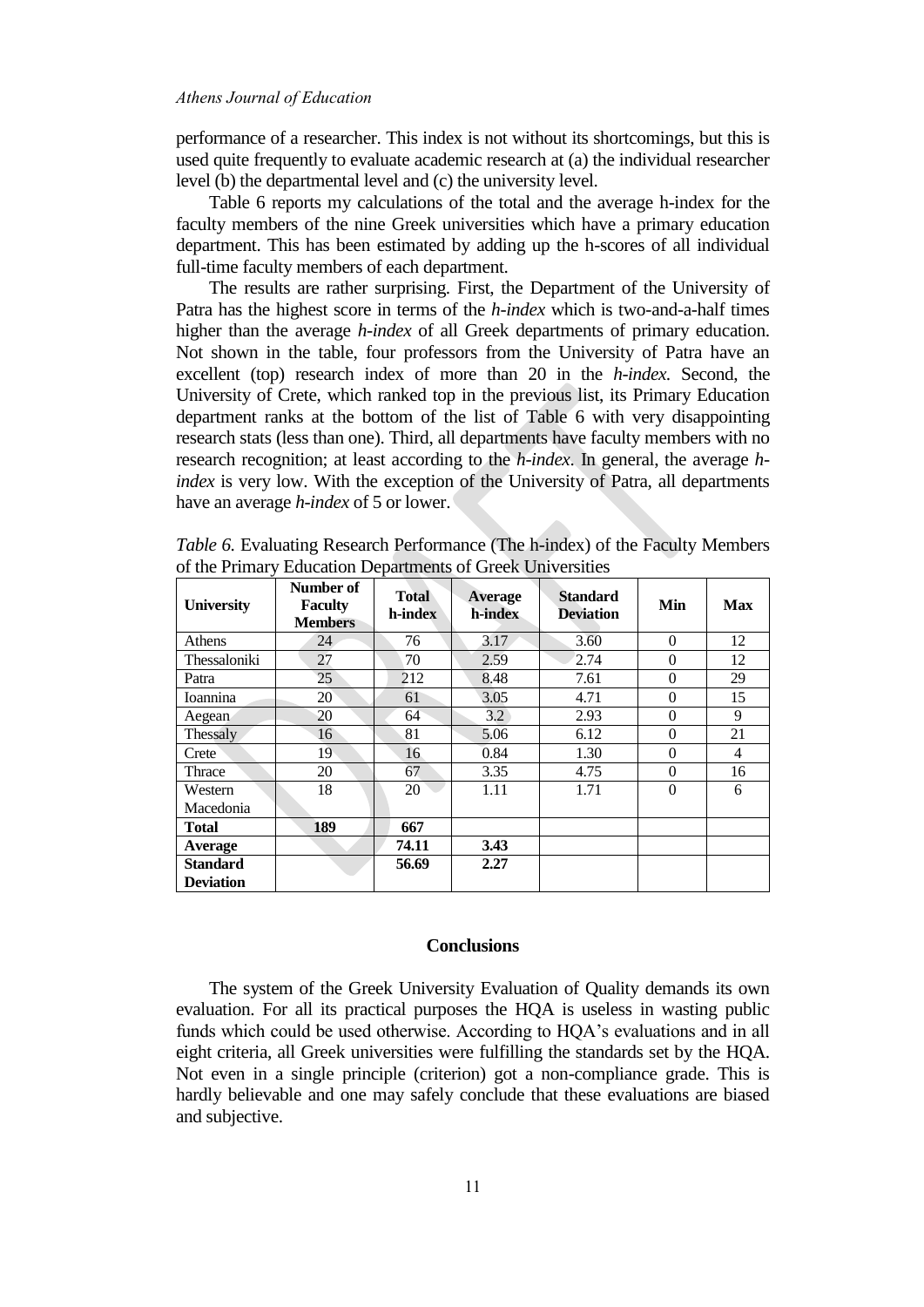Quality assurance or whatever this might be called can be measured using "hard data" which now can be easily obtained from various sources and free of any cost. One such independent and objective index is the *h-index*. This index measures research performance and was applied to the Greek departments of primary education. The results show a completely different picture from the ones provided by the "external" evaluations of HQA agency.

This leaves teaching quality unaccounted for. There are methods of evaluating teachers' performance and university's teaching quality. I have already mentioned the differences in missions of various universities. Good teaching gives results. Students are able to compete in the marketplace and find jobs. Such indices of evaluating teaching quality which are based on hard data are not available. I hinted above that the employability of graduates might be considered as "hard evidence" of teaching quality. Are HEIs' faculty members teachers or researchers? Mannes (2020) examined teachers and researchers of English as a Foreign Language (EFL) in an Israeli college context. Most teachers who participated in the research emphasized the practical dimension of their teaching, i.e., train good teachers to teach EFL.

There are many studies which discuss the evaluation of teacher quality at all levels of education; see for example Hanushek and Rivkin (2006). The Departments of Primary Education have an advantage in measuring the teaching quality of their students who will become teachers in primary schools. Bruns, Harbaugh Macdonald, and Schneider (2019) review this literature on teacher quality at the primary education level and Marsha, Dickeb, and Pfeifferb (2019) of secondary student evaluation of university teachers. This is a promising area of research which can be used to evaluate university teaching.

### References

- Al Ghawiel, S. (2020). Implementing Quality to Assess the Performance of the Educational System: A Preliminary Case Study at the Libyan University. *Athens Journal of Mediterranean Studies, 6*(1): 67-88.
- Alduais, A. (2019). A Proposed Ranked-Based Ranking Model on the Impact of International Ranking of Higher Education Institutions on Higher Education Reform in the Kingdom of Saudi Arabia. *Athens Journal of Education, 6*(4), 329-356.
- Altin, M. E. (2019). Internationalization of the German Higher Education System New Player in the Market. *Athens Journal of Education, 6*(3), 237-256.
- Bales, B. L. (2015). Restructuring Teacher Education in the United States: Finding the Tipping Point. *Athens Journal of* Education, *2*(4), 297-312.
- Bettinger, E. P., Loeb, L. F. S., & Taylor, E. S. (2017). Virtual Classrooms: How Online College Courses Affect Student Success. *American Economic Review, 107*(9), 2855- 2875.
- Bosmans, .D, Young, E., & McLoughlin, R. (2019). Does PAL Work? An Exploration of Affect Amongst First-Year HE in FE Students. *Athens Journal of Education, 6*(1), 13- 32.
- Budgen, F., West, J. (2018). Identifying and Supporting Numeracy Needs of First Year Undergraduate Education Students. *Athens Journal of Education, 5*(2), 131-144.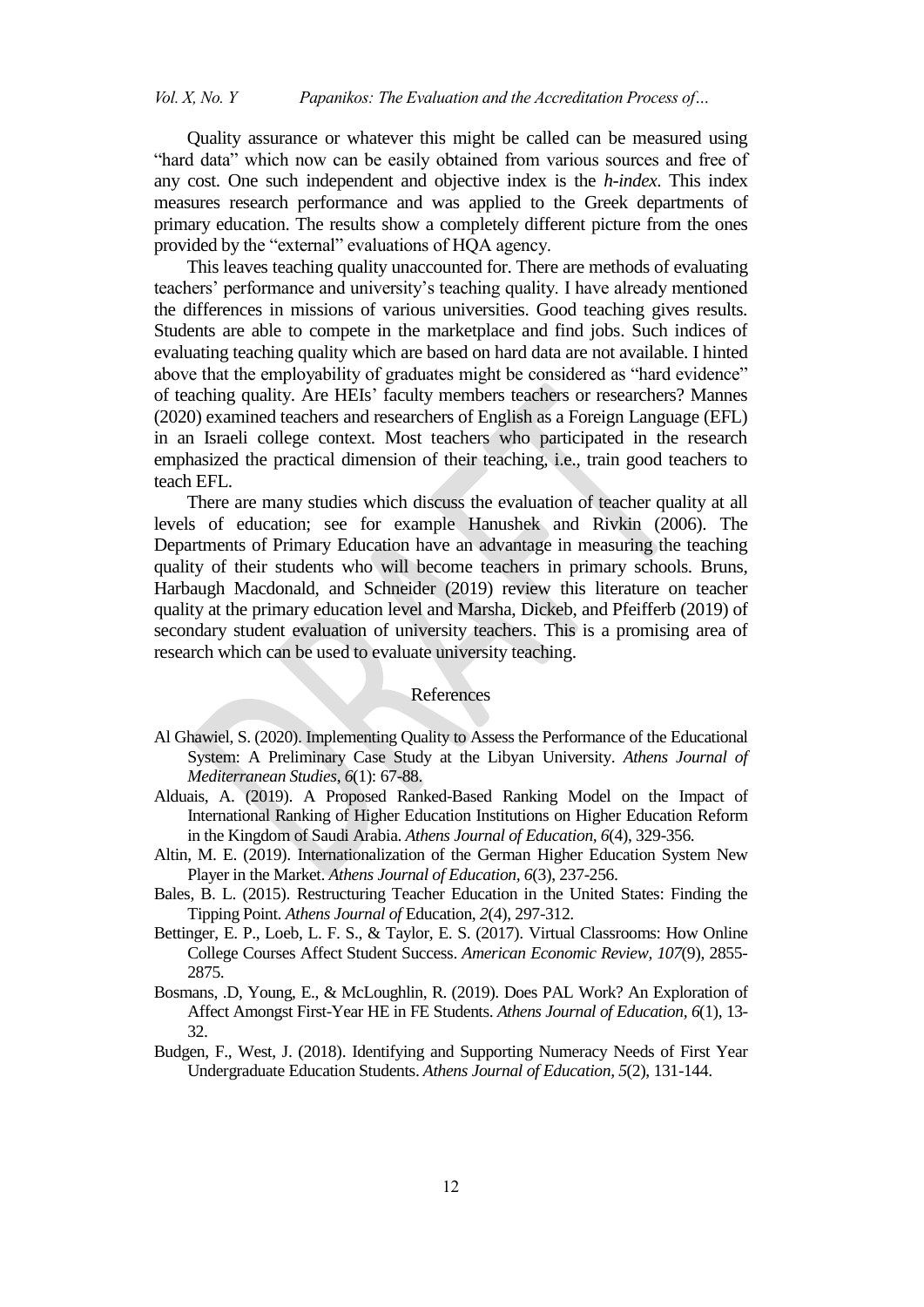- Bruns, B., Harbaugh Macdonald, I., & Schneider, B. R. (2019). The Politics of Quality Reforms and the Challenges for SDGs in Education. *World Development*, *118*(Jun), 27-38.
- Curtis, E. (2015). The Values Dimension of Quality Teachers: Can we Prepare Pre-Service Teachers for This? *Athens Journal of Education, 2*(4), 313-330.
- Deming, D. J., Hastings, J. S., Kane, T. J., & Staiger, D. O. (2014). School Choice, School Quality, and Postsecondary Attainment. *American Economic Review, 104*(3), 991- 1013.
- Ehrenberg, R. G. (2014). What's the Future of Public Higher Education? A Review Essay on Gary C. Fethke and Andrew J. Policano's *Public No More: A New Path to Excellence for America's Public Universities*. *Journal of Economic Literature*, *52*(4), 1142-1150.
- European Association for Quality Assurance in Higher Education ENQA (2014). *The Concept of Excellence in Higher Education*. European Association for Quality Assurance in Higher Education Occasional Papers No 20.
- Fethke, G., & Policano, A. (2013). *Public No More: A New Path to Excellence for America's Public Universities.* USA: Stanford Business Books.
- Güvercin, D., Kesici, A. E., & Akbaşlı, S. (forthcoming). Distance Education Experiences of Teacher-Parents During the COVID-19. *Athens Journal of Education*. Available at: https://www.athensjournals.gr/education/2021-4145-AJE-Kesici-05.pdf.
- Hanushek, E. A., & Rivkin, S. G. (2006). Teacher Quality. In E. A. Hanushek, & F. Welch (eds.), *Handbook of the Economics of Education* (volume 1, pp. 1051-1078). Amsterdam: North- Holland.
- Haukland, L. H. (2020). The Bologna Process and HEIs Institutional Autonomy in Norway. *Athens Journal of Education, 7*(4), 365-384.
- Hellenic Quality Assurance and Accreditation Agency HQA (2015, December) *External Evaluation Report.* Faculty of Primary Education University of Ioannina*.* Available at: http://atiner.gr/gtp/iqas-2015.pdf.
- Hellenic Quality Assurance and Accreditation Agency HQA (2016). *Standards for Quality Accreditation of the Internal Quality Assurance System.* Available at: https://www.adip.gr/sites/default/files/pages/38/735-protypo\_esdp\_en.pdf.
- Hellenic Quality Assurance and Accreditation Agency HQA (2018a, October). *External Evaluation Report.* Faculty of Primary Education, University of Patra. Available at: http://atiner.gr/gtp/iqas-uop.pdf.
- Hellenic Quality Assurance and Accreditation Agency HQA (2018b, October). *External Evaluation Report.* Faculty of Primary Education, National & Kapodistrian University of Athens. Available at: [http://atiner.gr/gtp/iqas-2018.pdf.](http://atiner.gr/gtp/iqas-2018.pdf)
- Hellenic Quality Assurance and Accreditation Agency HQA (2019a, June). *External Evaluation Report.* Faculty of Primary Education, University of Crete. Available at: [http://atiner.gr/gtp/iqas-2019.pdf.](http://atiner.gr/gtp/iqas-2019.pdf)
- Hellenic Quality Assurance and Accreditation Agency HQA (2019b, July). *External Evaluation Report.* Faculty of Primary Education, University of the Aegean. Available at: http://atiner.gr/gtp/iqas-uom.pdf.
- Hellenic Quality Assurance and Accreditation Agency HQA (2019c, August). *External Evaluation Report.* Faculty of Primary Education, Aristotle University of Thessaloniki. Available at[: http://atiner.gr/gtp/iqas-auth.pdf.](http://atiner.gr/gtp/iqas-auth.pdf)
- Ismaili, J., & Ibrahimi, E. H. O. (2021). The D-Learning Alternative During COVID-19 Crisis: A Preliminary Evaluation Based on Kirkpatrick's Model. *Athens Journal of Technology and Engineering, 8*(2), 181-198.